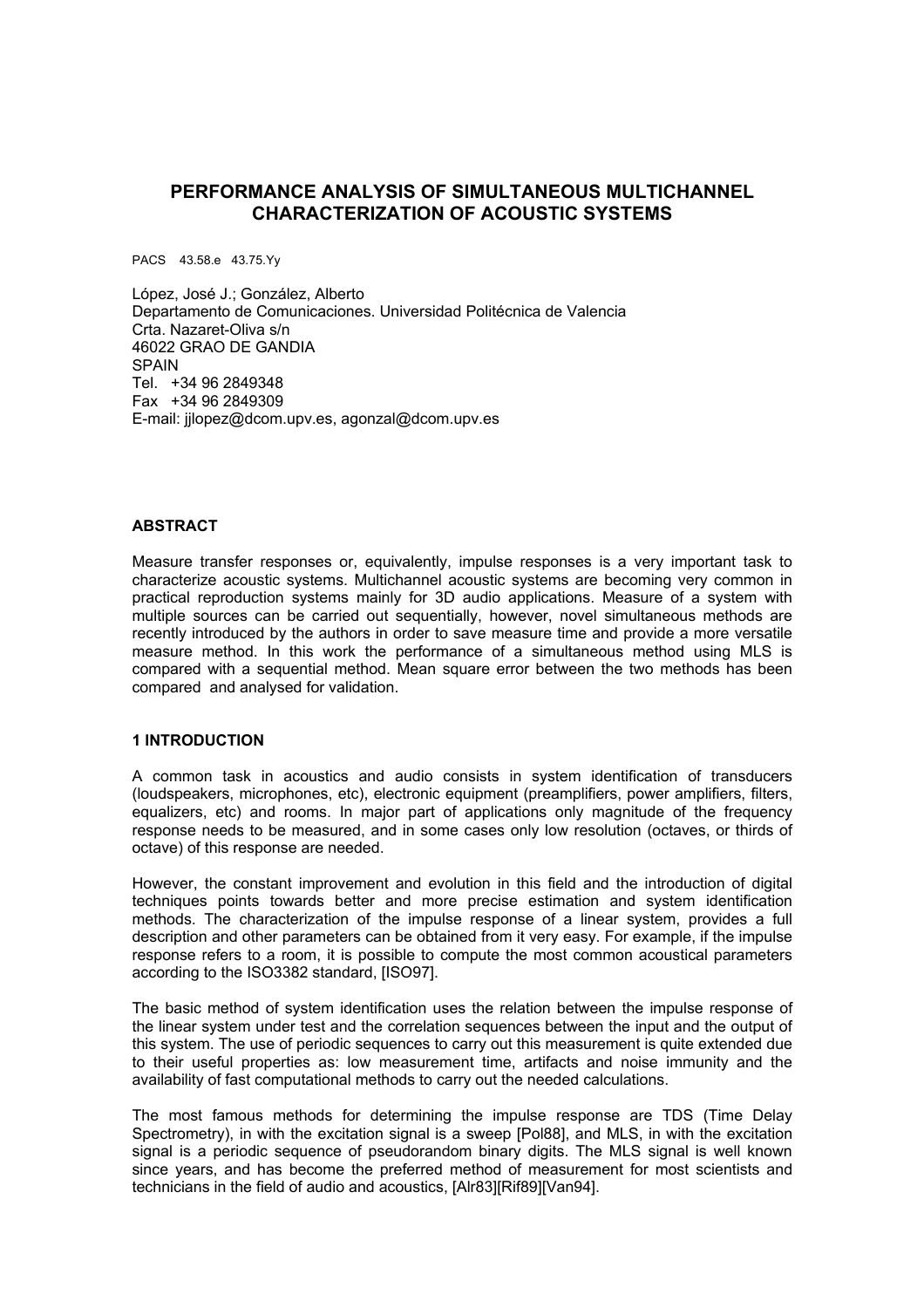#### **2. MULTIPLE SOURCE SYSTEMS**

In general the above mentioned methods allow the user to measure the acoustic path between a sound source and a listening point, or between a sound source an some listening points, fig 1. These systems are known as SIMO (single input – multiple output).



Figure 1. Single source - multiple destination system.

In the case of MIMO (multiple input – multiple output) systems as shown in figure 2, the procedure for measuring all the acoustic paths between each source and each listening point is more complex and time consuming. Only one source can be excited at the same time with the test signal, so only the acoustic paths between this source and the listening points can be measured in each measurement cycle.

Therefore, in order to measure the complete set of impulse responses, as many sources there are as many measurement cycles are needed. So measurement time is increment by a factor of M in case of multiple source systems.



Figure 2. Multiple source - multiple destination system.

However, in the last years, there is each time more common in acoustic and audio engineering to work with multiple sources systems, as for example:

- **Arrays of loudspeakers** used in public address systems in order to cover with constant level big auditoriums or arenas with large audiences.
- **Surround sound reproductions systems**, where the number of loudspeakers is directly related with the spatial sensation of sound obtained. In the last years the introduction of digital audio compression techniques has bring to the market systems with 5.1, 6.1, 7.1 and up to 10.2 channels.
- **Multiway public address systems** with active cross-overs networks and independent amplification stages for each way.
- **3D audio systems based on HRTF** using only two loudspeakers, where the acoustics path between the loudspeakers and the listeners ears much be carefully measured in order to obtain the cross-cancellation network.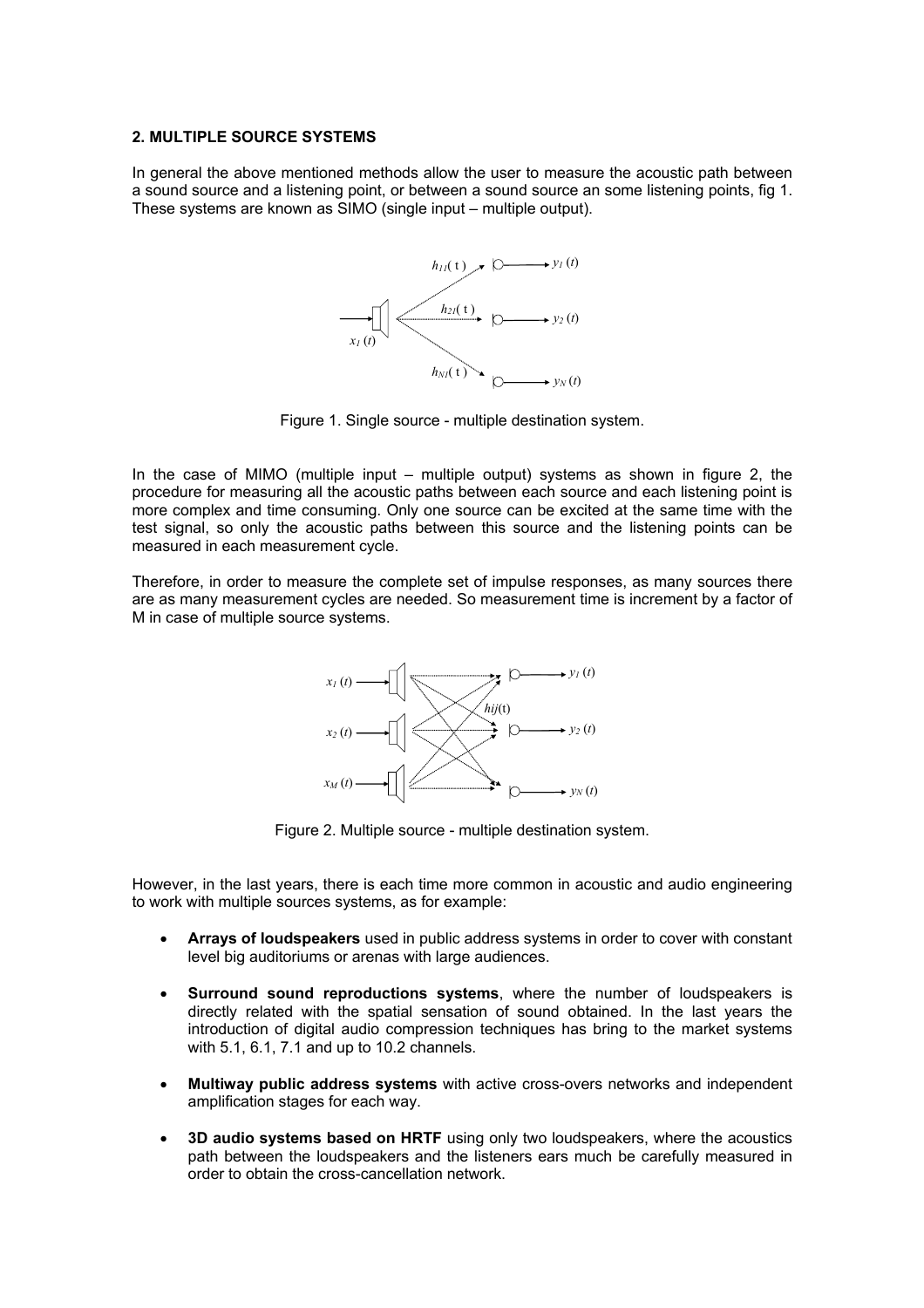• **Other spatial sound systems** that uses a lot of speakers, as for example Ambisonics, VBAP and the novel system Ambiophonics, [Far01] [Lop01].

In last years, the use of multichannel sound reproduction systems has become common and it is expected that their use increase in next years. Therefore it seems useful to make available a practical and versatile method to simultaneously measure multichannel system responses. In the figure 3 we have resume graphically all this kind of advanced sound systems.



Figure 3. Multiple source audio systems: a) 3D audio system based on HRTF and cross-talk cancellation. b) Surround Sound System in 5.1 configuration. c) Multiway public address loudspeaker. D) Loudspeaker array for large audience's sonorization.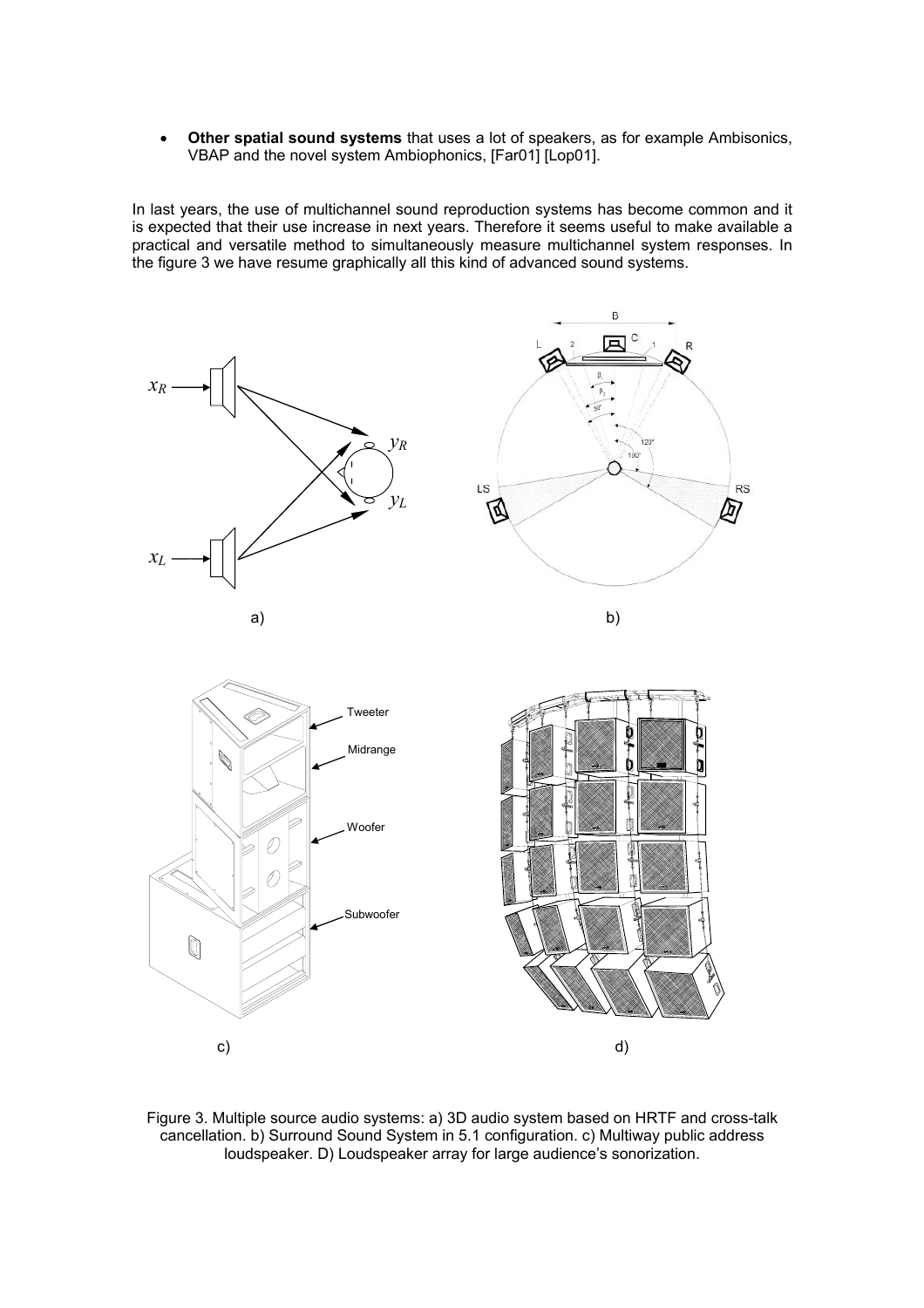#### **3. SYMULTANEOUS MULTICHANNEL MEASSUREMENT**

The natural way to develop a simultaneous multichannel measurement method consists in generalize the existing methods and so exploit the experience gained from the use of the single channel case. Only a multiple input single output system (MISO) need to be formulated, since every multiple input multiple output system (MIMO) can be separated in as many MISO systems as system outputs.

The mathematically analysis of the general case for different excitation periodic signals was rigorously formulated previously by the authors in [Gon01].

Now, we are going to particularise the method for a MLS system and to explain it easily in a time domain form. Lets consider a MISO system with *M* sources where the impulse response between each source and arrival point is represented by  $h_i[n]$ .

Let  $\widetilde{m}[n]$  be a periodic MLS signal of period *L*, where *L=2*<sup>n</sup>-1. Each source is fed by the periodic sequence  $\widetilde{m}[n]$  subject to different and proper time displacements  $N_i$ , fig. 4, so the system output will be periodic of period *L* (since all the system inputs are periodic sequences with the same period) and it is expressed as:

$$
\widetilde{\mathcal{Y}}[n] = \sum_{i=1}^{M} \widetilde{m}[n - N_i] * h_i[n]
$$



Figure 4. MLS excitation signal for each source, convenient delayed.

For recovering the impulse response using the MLS method, the system output must be circular convolved by a unipolar and time reversed version of the MLS,  $\tilde{s}[n]$ . When the periodic impulse response has zero mean value, it is possible to recover the periodic impulse response directly from the circular correlation between the Maximum Length Sequence and the system output, which is the most usual method in practice and fast algorithms have been developed for this purpose, [Alr83].

$$
\widetilde{s}[n] = \frac{\widetilde{m}[-n]+1}{L+1}
$$

$$
\widetilde{z}[n] = \widetilde{\gamma}[n] * \widetilde{s}[n] = \sum_{i=1}^{M} \widetilde{m}[n-N_i] * h_i[n] * \widetilde{s}[n]
$$

Grouping terms:

$$
\widetilde{\mathcal{Z}}[n] = \sum_{i=1}^{M} \widetilde{m}[n - N_i] * \widetilde{\mathcal{S}}[n] * h_i[n]
$$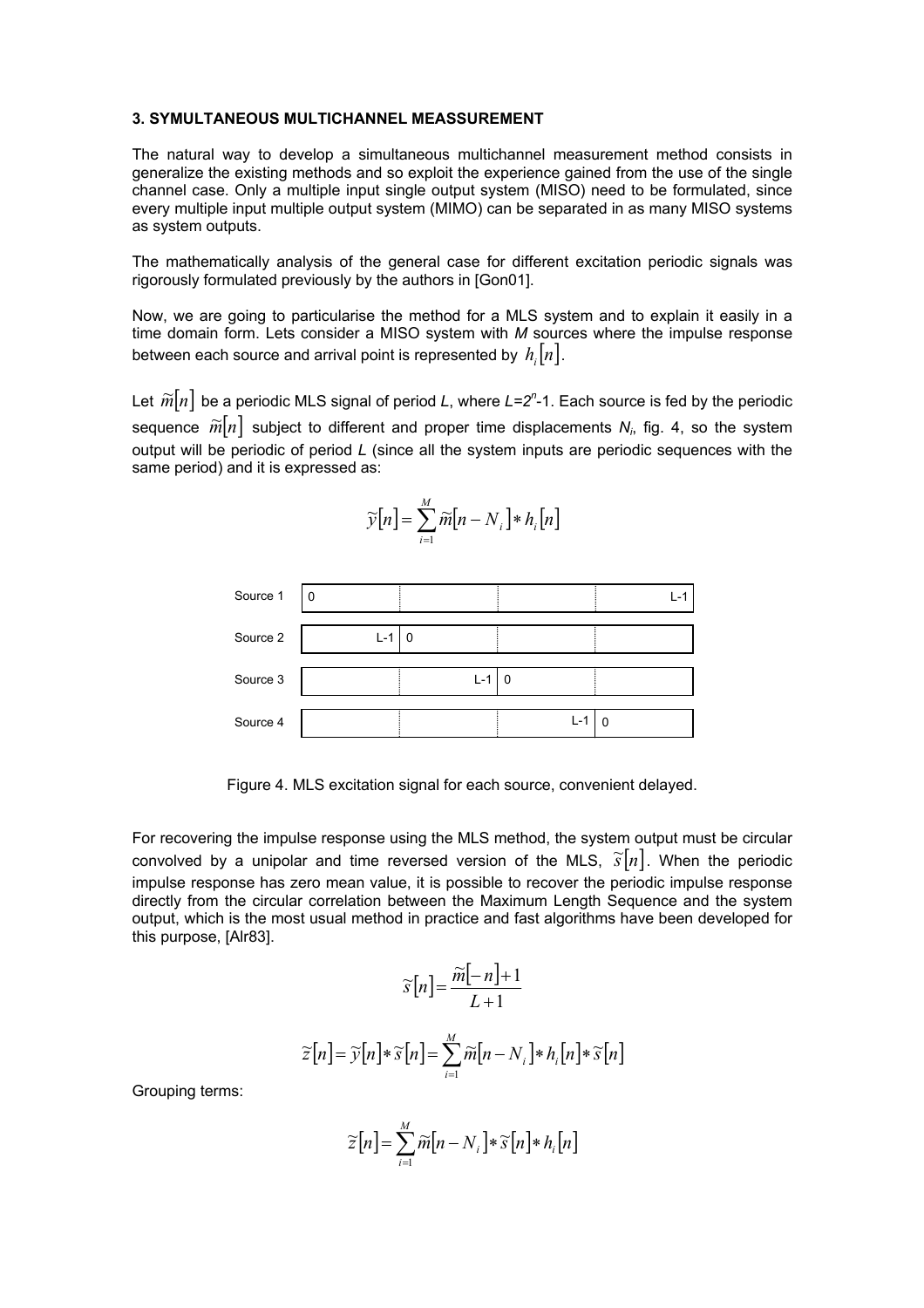Applying the properties of MLS we obtain:

$$
\widetilde{z}[n] = \sum_{i=1}^{M} \delta[n - N_i] * h_i[n] = \sum_{i=1}^{M} h_i[n - N_i]
$$

So at the output a summation of the delayed version of impulse responses of each channel is obtained, fig. 5. The time delays N<sub>i</sub> and the length L of the MLS, has to be conveniently chosen to carry out a useful measure. In general, duration of  $h_i[n]$  must be less than  $N_i$  samples in order to avoid overlap between responses of each channel. In practice if all the impulses responses have similar length, all *N<sub>i</sub>* are chosen equally spaced: *N<sub>i</sub>* ≈ *i·L / M* .





#### **4. PERFORMANCE ANALYSIS**

A first look to the impulse responses obtained using simultaneous method and using the classical sequential method does not reveals appreciable differences. Therefore, in order to carefully test the performance and the goodness of the simultaneous method compared to the sequential one, the next method has been devised:

- 1. A system with two loudspeakers and one microphone has been set up.
- 2. In order to obtain the two impulse responses with great precision, we have used a MLS of order 15, using 10 averages to ensure a very good signal-to-noise relation.
- 3. The impulse response of both channels has been measured using *sequential* method with MLS of order 15 and without averaging.
- 4. The impulse response of both channels has been measured using *simultaneous* method with MLS of order 16 and without averaging.
- 5. The *mean square error* of the magnitude spectra between the *measure of reference* and the other two measures has been calculated for comparison.

|              | Loudspeaker 1 | Loudspeaker 2 |
|--------------|---------------|---------------|
| Sequential   | 0.0438        | 0.0405        |
| Simultaneous | 0.0592        | 0.0582        |

Table 1. Comparison of the mean square error of the magnitude spectra for the two methods

Table 1 reveals very small differences in the mean square error, about 1.5 dB. Therefore has been tested experimentally that the simultaneous method provides an estimation of the impulse response with a quality similar to the obtained using sequential methods.